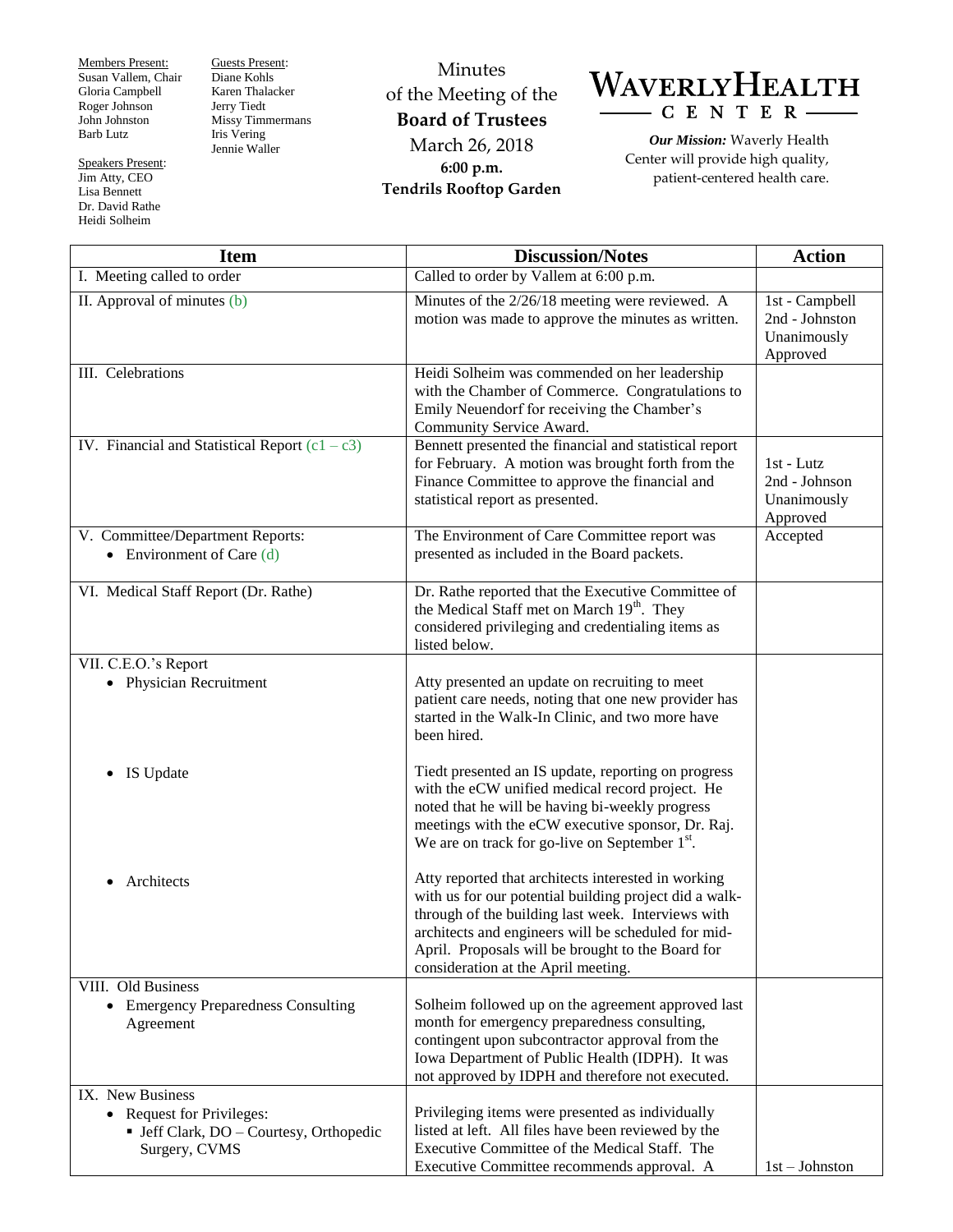| ■ Vishal Goyal, MD – Consulting,                                                               | motion was made to approve all privileging items as | 2nd - Campbell |
|------------------------------------------------------------------------------------------------|-----------------------------------------------------|----------------|
| Cardiology, CVMS                                                                               | individually considered and recommended by the      | Unanimously    |
| • Ben Torrez, DO – Courtesy, Orthopedic<br>Surgery, CVMS                                       | Executive Committee of the Medical Staff.           | Approved       |
| ■ Arun Kumar Muthusamy, MD -                                                                   |                                                     |                |
| Consulting, Cardiology, CVMS                                                                   |                                                     |                |
| Aaron Alberts, MD - Consulting,                                                                |                                                     |                |
| Psychiatry, Integrated Telehealth                                                              |                                                     |                |
| Partners (ITP)                                                                                 |                                                     |                |
| • Megan Embrescia, MD - Consulting,<br>Psychiatry, ITP                                         |                                                     |                |
| • Sunil Parashar, MD - Consulting,                                                             |                                                     |                |
| Psychiatry, ITP                                                                                |                                                     |                |
| • Sharon Haight-Carter, ARNP -                                                                 |                                                     |                |
| Consulting, Psychiatric & Mental Health                                                        |                                                     |                |
| • Janice Hesler, ARNP - Consulting,                                                            |                                                     |                |
| Psychiatric & Mental Health, ITP<br>• Constance Morrison, ARNP -                               |                                                     |                |
| Consulting, Psychiatric & Mental                                                               |                                                     |                |
| Health, ITP                                                                                    |                                                     |                |
| • Maryl Smith, ARNP - Consulting,                                                              |                                                     |                |
| Psychiatric & Mental Health, ITP                                                               |                                                     |                |
| Richard Jacobson, Jr., CRNA -                                                                  |                                                     |                |
| Courtesy, General Anesthesia (Locums)<br>& Pain Management, Iowa Anesthesia                    |                                                     |                |
| • Alyssa Becker, ARNP - Active, Family                                                         |                                                     |                |
| Practice, WHC                                                                                  |                                                     |                |
| • Jan Davis, ARNP - Active, Family                                                             |                                                     |                |
| Practice, WHC                                                                                  |                                                     |                |
|                                                                                                |                                                     |                |
| Provisional Appointment to Medical Staff:<br>$\bullet$<br>• Jennifer Chastek, CRNA - Courtesy, |                                                     |                |
| General Anesthesia (Locums), Iowa                                                              |                                                     |                |
| Anesthesia                                                                                     |                                                     |                |
| Carrie Evans, ARNP - Active, Family                                                            |                                                     |                |
| Practice & Emergency Medicine, WHC                                                             |                                                     |                |
| Scott Chastek, CRNA - Courtesy,<br>General Anesthesia (Locums) & Pain                          |                                                     |                |
| Management, Iowa Anesthesia                                                                    |                                                     |                |
|                                                                                                |                                                     |                |
| <b>Updated Privileges:</b>                                                                     |                                                     |                |
| Nicholas Schmerbach, DPM - Courtesy,                                                           |                                                     |                |
| Podiatry, CV Podiatry                                                                          |                                                     |                |
| Continuation of Provisional Status:                                                            |                                                     |                |
| • Lee Fagre, MD - Courtesy, Family                                                             |                                                     |                |
| Practice, Covenant                                                                             |                                                     |                |
| $\blacksquare$ Lisa Maher, ARNP – Courtesy –                                                   |                                                     |                |
| Provisional, Cardiology, CVMS<br>$\blacksquare$ Hetal Patel, MD – Active – Provisional,        |                                                     |                |
| Family Practice, WHC                                                                           |                                                     |                |
| Rene Recinos, $MD -$ Courtesy -                                                                |                                                     |                |
| Provisional, Plastic Surgery, Mason City                                                       |                                                     |                |
| Clinic                                                                                         |                                                     |                |
| Abbie Schrader, ARNP - Courtesy -                                                              |                                                     |                |
| Provisional, Cardiology, CVMS<br>Kalyana Sundaram, MD - Courtesy -                             |                                                     |                |
| Provisional, Cardiology, CVMS                                                                  |                                                     |                |
|                                                                                                |                                                     |                |
| Resignations from Medical Staff:                                                               |                                                     |                |
| • Monica Firme, CRNA - Courtesy,<br>Anesthesia, Recruiting Resources                           |                                                     |                |
|                                                                                                |                                                     |                |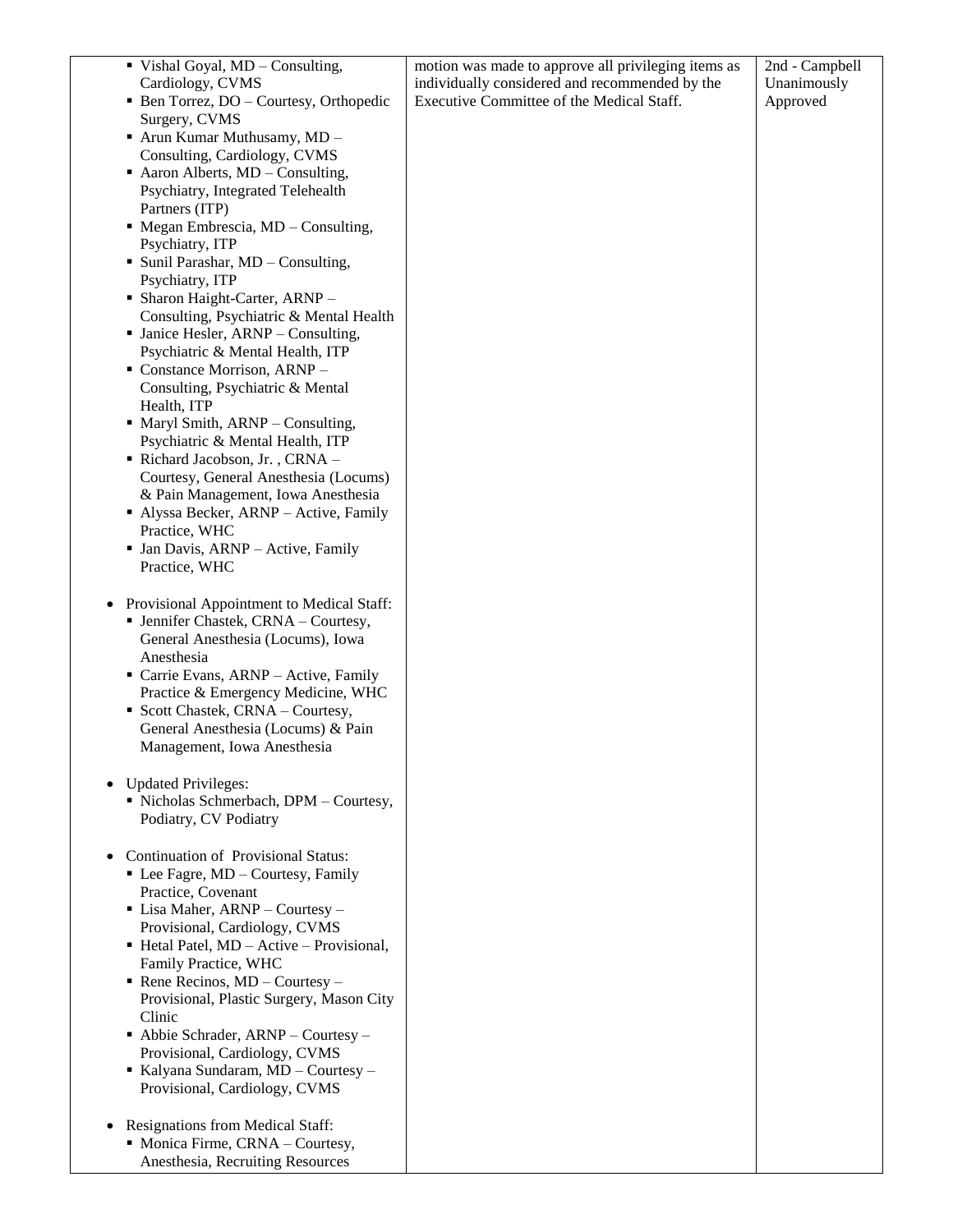| · Joshua Zawacki, DO - Consulting, RCI<br>• New/Revised Clinical Privilege Forms:<br>Anesthesia $(f1)$<br>• ARNP - Psychiatric & Mental Health<br>(f2)<br>$\blacksquare$ Psychiatry (f3)<br>New Policies & Procedures: None<br>Finance Committee (g)<br>$\bullet$                                                                                                                                                                                                                                                                                                                                                                                                                                                                                                                                                                                                                                                                                                                                                                                                                                                                       | The revised clinical privilege forms, listed at left,<br>were presented for review as included in the Board<br>packets. The revised privilege forms have been<br>reviewed by the Executive Committee of the Medical<br>Staff and are recommended for approval. A motion<br>was made to approve the revised privilege form as<br>written.<br>Bennett reported that the Finance Committee met<br>prior to this meeting.                                                                                                 | $1st$ - Lutz<br>2nd - Johnson<br>Unanimously<br>Approved    |
|-----------------------------------------------------------------------------------------------------------------------------------------------------------------------------------------------------------------------------------------------------------------------------------------------------------------------------------------------------------------------------------------------------------------------------------------------------------------------------------------------------------------------------------------------------------------------------------------------------------------------------------------------------------------------------------------------------------------------------------------------------------------------------------------------------------------------------------------------------------------------------------------------------------------------------------------------------------------------------------------------------------------------------------------------------------------------------------------------------------------------------------------|-----------------------------------------------------------------------------------------------------------------------------------------------------------------------------------------------------------------------------------------------------------------------------------------------------------------------------------------------------------------------------------------------------------------------------------------------------------------------------------------------------------------------|-------------------------------------------------------------|
| <b>Capital Report</b><br>п<br><b>Cash Transfer Report</b><br>٠<br><b>Financial Assistance Requests</b><br>٠<br>Personnel Committee (h)                                                                                                                                                                                                                                                                                                                                                                                                                                                                                                                                                                                                                                                                                                                                                                                                                                                                                                                                                                                                  | Bennett presented the capital report and cash transfer<br>report as included in the Board packets.<br>Bennett presented an application for financial<br>assistance:<br>Application is for an individual with a<br>٠<br>balance of \$14,320.40. The applicant<br>qualifies for 80% write-off (\$11,456.32)<br>under our Financial Assistance Policy.<br>A motion was made to approve the application as<br>presented.<br>The Personnel Committee met on February 9th.<br>Minutes from the meeting were included in the | 1st - Campbell<br>2nd - Johnston<br>Unanimously<br>Approved |
| Person-Centered Care Update<br>$\bullet$                                                                                                                                                                                                                                                                                                                                                                                                                                                                                                                                                                                                                                                                                                                                                                                                                                                                                                                                                                                                                                                                                                | Board packet.<br>Solheim presented the person-centered care update,<br>noting that our Planetree re-certification visit is<br>scheduled for April $3rd - 5th$ . Board members are<br>invited to attend the opening/welcome session on<br>Tuesday, April 3 <sup>rd</sup> at 9 a.m.                                                                                                                                                                                                                                     |                                                             |
| X. Closed Session<br>Iowa Code Chapter $21.5.1(c)$ – Closed session to<br>discuss strategy with counsel in matters that are<br>presently in litigation or where litigation is<br>imminent where its disclosure would be likely to<br>prejudice or disadvantage the position of the<br>governmental body in that litigation.<br>Iowa Code Chapter 21.5.1(1) - Closed session to<br>discuss patient care quality and process<br>improvement initiatives in a meeting of a public<br>hospital or to discuss marketing and pricing<br>strategies or similar proprietary information in a<br>meeting of a public hospital, where public<br>disclosure of such information would harm such a<br>hospital's competitive position when no public<br>purpose would be served by public disclosure.<br>Iowa Code Chapter $21.5.1(i)$ – Closed session to<br>evaluate the professional competency of an<br>individual whose appointment, hiring,<br>performance or discharge is being considered<br>when necessary to prevent needless and irreparable<br>injury to that individual's reputation and that<br>individual requests a closed session. | A motion was made to move into closed session at<br>6:20 p.m. for the purposes identified at left.                                                                                                                                                                                                                                                                                                                                                                                                                    | 1st - Lutz<br>2nd - Johnson<br>Unanimously<br>Approved      |
| XI. Open Session                                                                                                                                                                                                                                                                                                                                                                                                                                                                                                                                                                                                                                                                                                                                                                                                                                                                                                                                                                                                                                                                                                                        | A motion was made to move back into open session<br>at 8:38 p.m. No action was taken.                                                                                                                                                                                                                                                                                                                                                                                                                                 | 1st - Campbell<br>2nd - Johnson<br>Unanimously<br>Approved  |
| XII. Adjourn                                                                                                                                                                                                                                                                                                                                                                                                                                                                                                                                                                                                                                                                                                                                                                                                                                                                                                                                                                                                                                                                                                                            | A motion was made to adjourn the meeting at 8:39                                                                                                                                                                                                                                                                                                                                                                                                                                                                      | 1st - Johnston                                              |